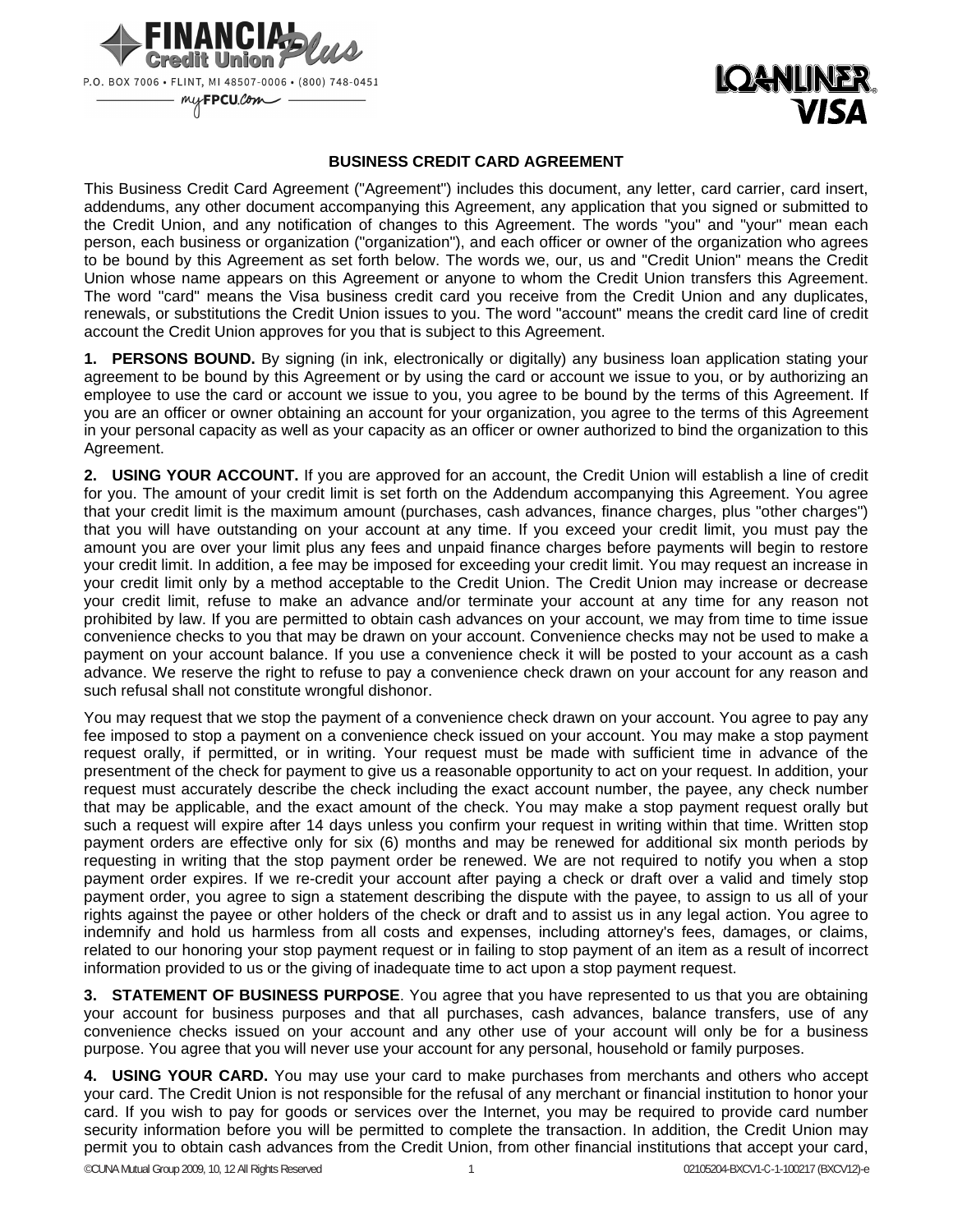and from some automated teller machines (ATMs). (Not all ATMs may accept your card.) If the Credit Union authorizes ATM transactions with your card, it will issue you a personal identification number (PIN). To obtain cash advances from an ATM, you must use the PIN that is issued to you for use with your card. You agree that you will not use your card for any transaction that is illegal under applicable federal, state or local law. Even if you use your card for an illegal transaction, you will be responsible for all amounts and charges incurred in connection with the transaction. The use of a card is prohibited for all debt repayment transactions. If you are permitted to obtain cash advances on your account, you may also use your card to purchase instruments and engage in transactions that we consider the equivalent of cash. Such transactions will be posted to your account as a cash advance and include, but are not limited to, wire transfers, money orders, bets, lottery tickets, and casino gaming chips, as applicable. This paragraph shall not be interpreted as permitting or authorizing any transaction that is illegal.

**5. RESPONSIBILITY**. You agree to pay all charges (purchases and cash advances, balance transfers, use of convenience checks and any other charge) to your account that are made by you or anyone whom you authorize to use your account. You also agree to pay all finance charges and other charges added to your account under the terms of this Agreement or another agreement you made with the Credit Union. If there is more than one person bound to this Agreement, each will be individually and jointly responsible for paying all amounts owed under this Agreement. If you are an organization, the officer or owner that obtained the account for the organization is also personally obligated for all charges made under the account. This means that the Credit Union can require any one of you to individually repay the entire amount owed under this Agreement. In addition each person bound under this Agreement, as well as any authorized user, may make purchases individually and, if cash advances are permitted for your account, may obtain cash advances individually.

**6. INTEREST RATE.** The Interest Rates applicable to purchases, cash advances, and balance transfers are disclosed on the Addendum that accompanies this Agreement. Any penalty rate that may be imposed is also disclosed on the Addendum. These rates may be either fixed or variable as disclosed in the Addendum accompanying this Agreement. If the rate for your account is fixed, the rate charged on purchases, cash advances, balance transfers, and any penalty rate will be fixed and will not vary from month to month unless we notify you in advance that the rate will change. If the rate for your account is variable, as indicated on the accompanying Addendum, the rate charged on purchases, cash advances, balance transfers and any penalty rate will vary periodically as disclosed in the Addendum accompanying this Agreement. The initial rate on your account for certain types of transactions may be an introductory discounted rate (Introductory Rate) that is lower than the rate that would ordinarily apply for that type of transaction. If an Introductory Rate applies to your account, the rates and the period of time it will be effective is shown on the Addendum accompanying this Agreement. After the Introductory Rate period expires, the Interest Rate will automatically increase to the rates that would ordinarily apply for that type of transaction based on the terms of this Agreement**.** 

**7. FINANCE CHARGE CALCULATION METHOD FOR PURCHASES.** New purchases posted to your Account during a billing cycle will not incur a finance charge for that billing cycle if you had a zero or credit balance at the beginning of that billing cycle or you paid the entire New Balance on the previous cycle's billing statement by the Payment Due Date of that statement; otherwise a finance charge will accrue from the date a purchase is posted to your Account. To avoid an additional finance charge on the balance of purchases, you must pay the entire New Balance on the billing statement by the Payment Due Date of that statement. The finance charge is calculated separately for purchases and cash advances. For purchases, the finance charge is computed by applying the periodic rate to the average daily balance of purchases. To get the average daily balance of purchases, we take the beginning outstanding balance of purchases each day, add any new purchases, and subtract any payments and/or credits. This gives us the daily balance of purchases. Then, we add all the daily balances of purchases for the billing cycle together and divide the total by the number of days in the billing cycle. This gives us the average daily balance of purchases.

**8. FINANCE CHARGE CALCULATION METHOD FOR CASH ADVANCES.** A finance charge begins to accrue on cash advances from the date in which the cash advance is posted to your account. For cash advances, the finance charge is computed by applying the periodic rate to the average daily balance of cash advances. To get the average daily balance of cash advances, we take the beginning outstanding balance of cash advances each day, add in any new cash advances, and subtract any payments and/or credits that we apply to the cash advance balance. This gives us the daily balance of cash advances. Then, we add all the daily balances of cash advances for the billing cycle together and divide the total by the number of days in the billing cycle. This gives us the average daily balance of cash advances.

**9. OTHER CHARGES.** In addition to the Interest Rate, additional fees may be imposed on your account. The amount and description of these fees are disclosed on the Addendum accompanying this Agreement.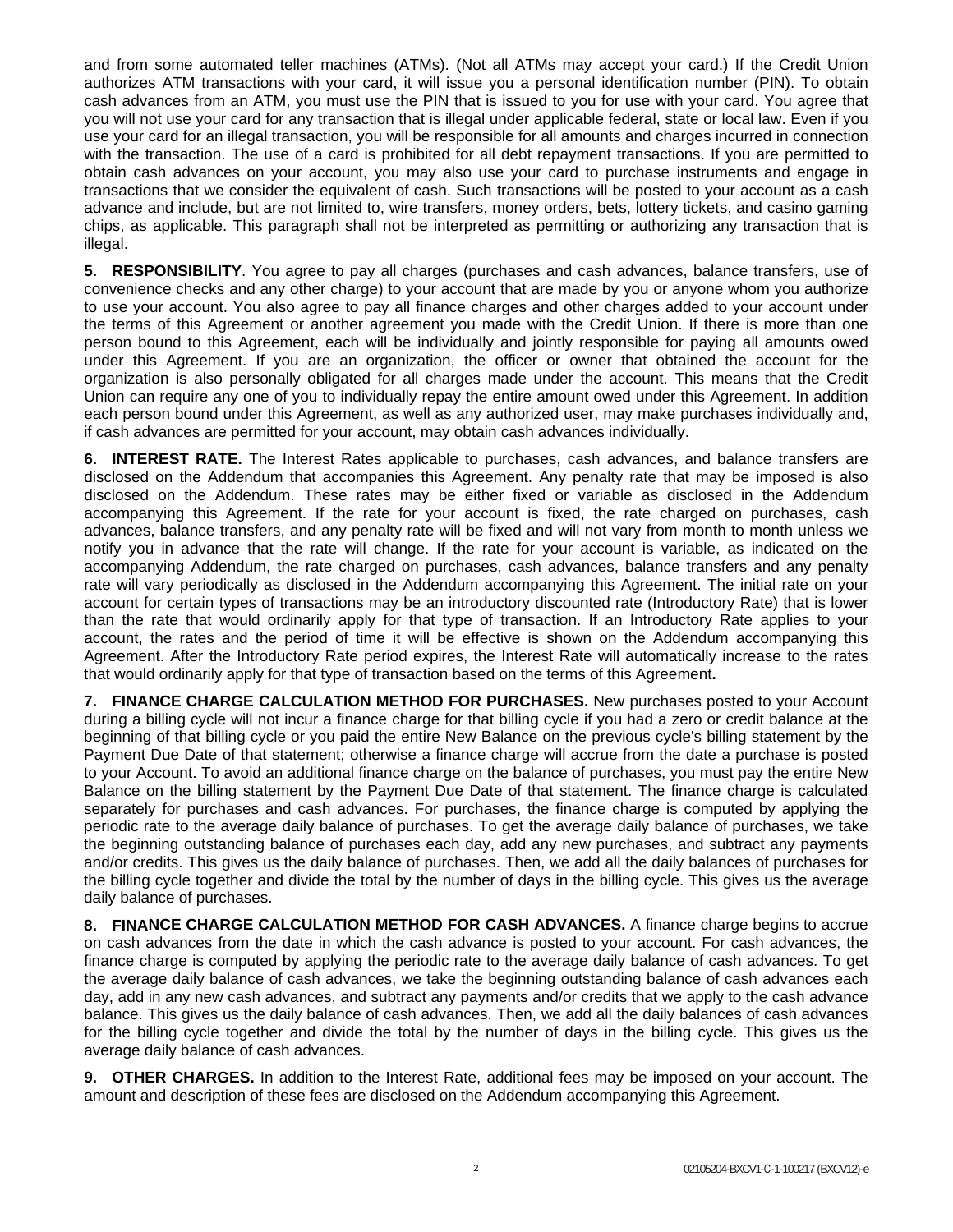**a. Foreign Transaction Fee (Finance Charge).** If your account is subject to a Foreign Transaction Fee (finance charge), a fee may be charged to your account for transactions made outside of the United States or in a foreign currency.

**b. Late Payment Fee.** If your account is subject to a Late Payment Fee, the fee will be charged to your account when you do not make the required minimum payment by or within the number of days of the statement Payment Due Date set forth in this Agreement.

**c. Returned Payment Fee.** If your account is subject to a Returned Payment Fee, the fee will be charged to your account when a payment is returned for any reason.

**d. Document Copy Fee.** If your account is subject to a Document Copy Fee, except as limited by applicable law, a fee may be charged to your account for each copy of a sales draft or statement that you request (except when the request is made in connection with a billing error made by the Credit Union).

**e. Emergency Card Replacement Fee.** If your account is subject to an Emergency Card Replacement Fee, a fee will be charged to your account for each emergency replacement card that is issued to you.

**f. Card Replacement Fee.** If your account is subject to a Card Replacement Fee, a fee will be charged for each replacement card that is issued to you for any reason.

**g. Pay-by-Phone Fee.** If your account is subject to the Pay-by-Phone Fee, a fee will be charged for each time you make a payment by telephone as disclosed on the Addendum accompanying this Agreement.

**h. Recurring ACH Fee.** If your account is subject to the Recurring ACH Fee, a fee will be charged to your account as disclosed on the Addendum accompanying this Agreement.

**10. PAYMENTS**. Each month you must pay at least the minimum payment shown on your statement by the date specified on the statement or no later than twenty-five (25) days from the statement closing date, whichever is later. If your statement says the payment is "Now Due," your payment is due no later than twenty-five (25) days from the statement closing date. All payments must be made in U.S. dollars and if made by a negotiable instrument such as a check or money order, must be in a form acceptable to us and drawn on a U.S. financial institution. You may pay more frequently, pay more than the minimum payment or pay the Total New Balance in full. If you make extra or larger payments, you are still required to make at least the minimum payment each month your account has a balance (other than a credit balance). The minimum payment for your account is shown on the Addendum accompanying this Agreement. In addition to the minimum payment, you must also pay, by the date specified above, the amount of any prior minimum payment(s) that you have not made, all outstanding unpaid fees and charges, and any amount you are over your credit limit. The Credit Union also has the right to demand immediate payment of any amount by which you are over your credit limit. Subject to applicable law, your payments may be applied to what you owe to the Credit Union in any manner the Credit Union chooses. We may accept checks marked "payment in full" or with words of similar effect without losing any of our rights to collect the full balance of your account with us.

**11. FOREIGN TRANSACTIONS**. If you make a purchase or obtain a cash advance in a foreign currency, the transaction will be debited from your account in U.S. dollars. Visa will convert the transaction into U.S. dollars depending on whether you complete the transaction with a Visa card or if the transaction is processed by a network operated or affiliated with Visa. For transactions processed through Visa, the exchange rate used to convert foreign currency transactions is a rate selected by Visa from a range of rates available in wholesale currency markets for the applicable central processing date, which rate may vary from the rate Visa itself receives or the government-mandated rate in effect for the applicable central processing date. The exchange rate used to convert the transaction may differ from the rate Visa receives and may differ from the rate applicable on the date the transaction occurred or was posted to your account.

A fee (finance charge), calculated in U.S. dollars, will be imposed on all foreign transactions, including purchases, cash advances and credits to your account. A foreign transaction is any transaction that you complete or a merchant completes outside of the United States, with the exception of U.S. military bases, U.S. territories, U.S. embassies or U.S. consulates. The Foreign Transaction Fee is set forth on the Addendum accompanying this Agreement.

**12. COLLECTION COSTS.** You agree to pay all costs of collecting the amount you owe under this Agreement, including court costs and reasonable attorney's fee, as permitted by applicable state law.

**13. SECURITY INTEREST**. If you give the Credit Union a specific pledge of shares by signing a separate pledge of shares, your pledged shares will secure your account. You may not withdraw amounts that have been specifically pledged to secure your account until the Credit Union agrees to release all or part of the pledged amount. In addition, your account is secured by all other shares you have in any individual or joint account with the Credit Union, except for shares in an Individual Retirement account or in any other account that would lose special tax treatment under state or federal law if given as security. These other shares may be withdrawn unless you are in default under this Agreement. You authorize the Credit Union to apply the balance in your individual or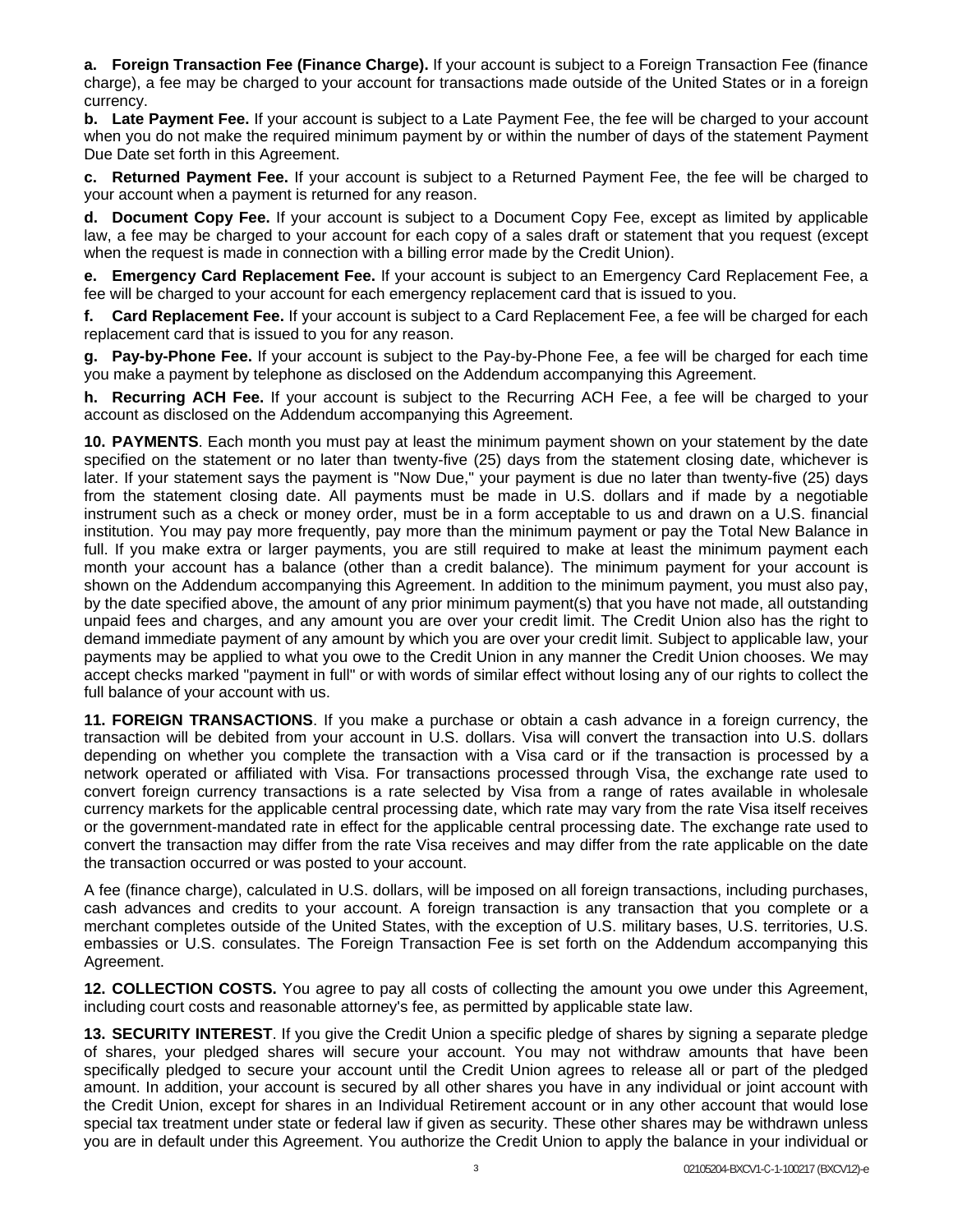joint share accounts to pay any amounts due on your account if you should default. Collateral securing other loans you have with the Credit Union may also secure this loan, except that a dwelling will never be considered as security for this account, notwithstanding anything to the contrary in any other agreement.

**14. DEFAULT**. You will be in default if you fail to make any minimum payment or other required payment by the date that it is due. You will be in default if you: a) break any promise you make under this Agreement; b) exceed your credit limit; c) are a natural person, if you die; d) are an organization, you cease to exist; e) are an organization, you change your legal structure so that the person obligating the organization to this Agreement is no longer authorized to bind it to legal agreements; f) file for bankruptcy or become insolvent; g) make any false or misleading statements in any credit application or credit update; or h) if something happens that the Credit Union believes may substantially reduce your ability to repay what you owe. When you are in default, the Credit Union has the right to demand immediate payment of your full account balance without giving you notice. If immediate payment is demanded, you agree to continue paying finance charges, at the applicable interest rate, until what you owe has been paid, and any shares that were given as security for your account may be applied towards what you owe.

**15. CHANGING OR TERMINATING YOUR ACCOUNT**. The Credit Union may change the terms of this Agreement and any attached Addendum from time to time. Notice of any change will be given in accordance with applicable law. If permitted by law, the change will apply to your existing account balance as well as to future transactions.

Either you or the Credit Union may terminate this Agreement at any time, but termination by you or the Credit Union will not affect your obligation to pay the account balance plus any finance and other charges you owe under this Agreement. You are also responsible for all transactions made to your account after termination, unless the transactions were unauthorized.

The card or cards you receive remain the property of the Credit Union and you must recover and surrender to the Credit Union all cards upon request or upon termination of this Agreement whether by you or the Credit Union. The Credit Union has the right to require you to pay your full account balance at any time after your account is terminated, whether it is terminated by you or the Credit Union.

**16. CHANGING OR TERMINATING AUTHORIZED USERS.** Upon your request, we may issue additional cards for authorized users that you designate. You must notify us in writing of any termination of an authorized user's right to access your account. Your letter must include the name of the authorized user and your account number and/or any subaccount number issued to the authorized user along with the authorized user's card and any convenience or other access checks issued to the authorized user. If you cannot return the authorized user's card or access checks and if you request your account to be closed, we will close your account and you may apply for a new account.

**17. LIABILITY FOR UNAUTHORIZED USE-LOST/STOLEN CARD NOTIFICATION**. You may be liable for the unauthorized use of your card or account. Notify us immediately, in writing or by telephone at the address or phone number included with this Agreement, if your card is lost, stolen or you suspect there has been unauthorized use of your card or account. After we receive your notification, you will not be liable for any further unauthorized use of your card or account.

If you are an organization with 10 or more employees and we have issued 10 or more cards on your account for use by your employees, **you will be liable for all unauthorized use** of your cards or account before notification to us. Otherwise, you will be liable for up to \$50 for the unauthorized use of your card or account before notification to us. Unauthorized use does not include use of a card by an authorized user in an unauthorized manner.

**18. CREDIT REVIEW AND RELEASE OF INFORMATION**. You authorize the Credit Union to investigate your credit standing when opening or reviewing your account. You authorize the Credit Union to disclose information regarding your account to credit bureaus and creditors who inquire about your credit standing. If your account is eligible for emergency cash and/or emergency card replacement services, and you request such services, you agree that we may provide personal information about you and your account that is necessary to provide you with the requested service(s).

**19. RETURNS AND ADJUSTMENTS**. Merchants and others who honor your card may give credit for returns or adjustments, and they will do so by sending the Credit Union a credit slip which will be posted to your account. If your credits and payments exceed what you owe the Credit Union, the amount will be applied against future purchases and cash advances. If the credit balance amount is \$1 or more, it will be refunded upon your written request or automatically after six (6) months.